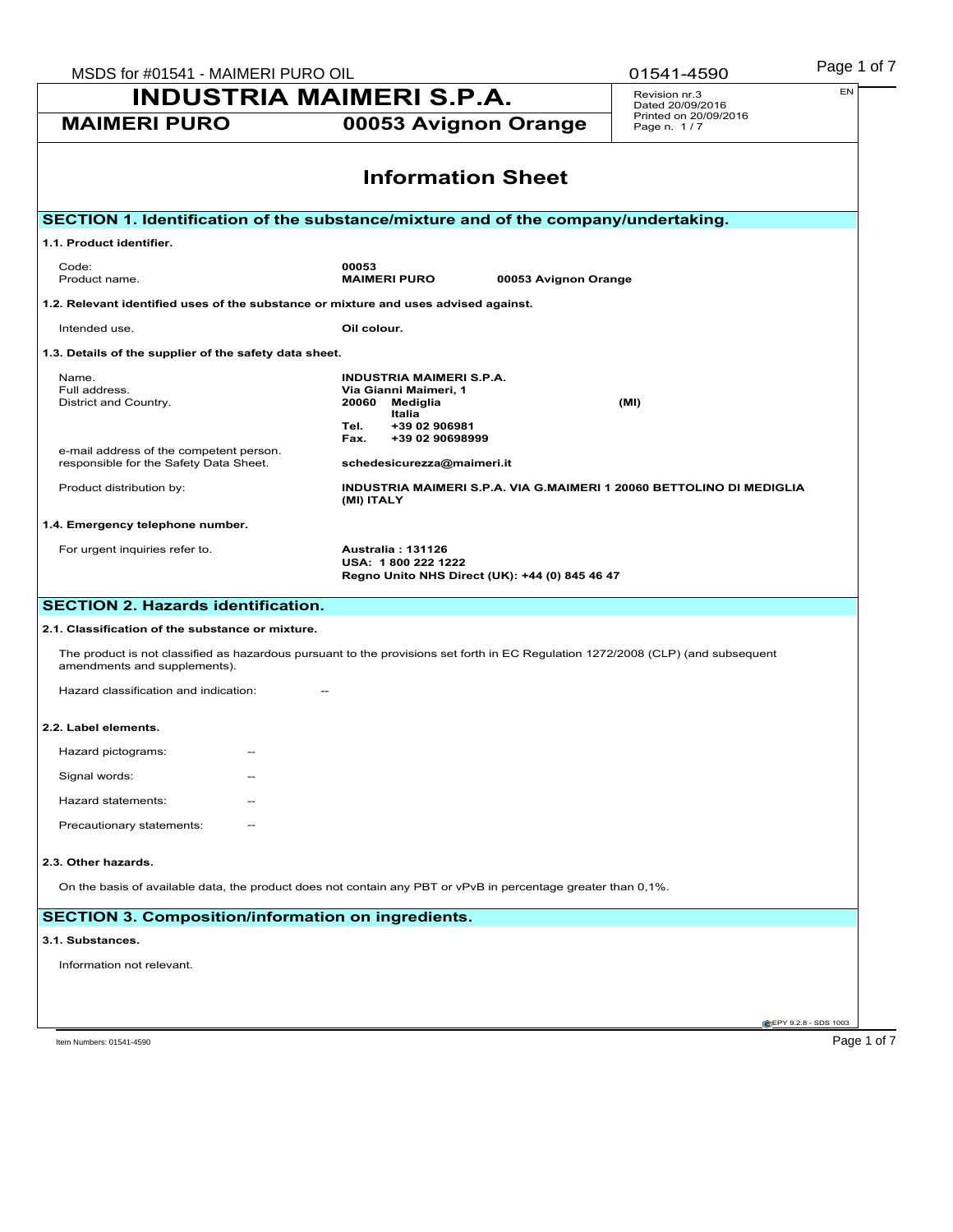**MAIMERI PURO 00053 Avignon Orange**

Revision nr.3 Dated 20/09/2016 Printed on 20/09/2016 Page n. 2/7

**SECTION 3. Composition/information on ingredients.** ... / >>

### **3.2. Mixtures.**

The product does not contain substances classified as being hazardous to human health or the environment pursuant to the provisions Regulation (EU) 1272/2008 (CLP) (and subsequent amendments and supplements) in such quantities as to require the statement.

# **SECTION 4. First aid measures.**

### **4.1. Description of first aid measures.**

EYES: Remove contact lenses, if present. Wash immediately with plenty of water for at least 15 minutes, opening the eyelids fully. If problem persists, seek medical advice.

SKIN: Remove contaminated clothing. Rinse skin with a shower immediately. Get medical advice/attention immediately. Wash contaminated clothing before using it again.

INHALATION: Remove to open air. If the subject stops breathing, administer artificial respiration. Get medical advice/attention immediately.

INGESTION: Get medical advice/attention immediately. Do not induce vomiting. Do not administer anything not explicitly authorised by a doctor.

### **4.2. Most important symptoms and effects, both acute and delayed.**

Specific information on symptoms and effects caused by the product are unknown. For symptoms and effects caused by the contained substances, see chap. 11.

# **4.3. Indication of any immediate medical attention and special treatment needed.**

Information not available.

# **SECTION 5. Firefighting measures.**

### **5.1. Extinguishing media.**

SUITABLE EXTINGUISHING EQUIPMENT The extinguishing equipment should be of the conventional kind: carbon dioxide, foam, powder and water spray. UNSUITABLE EXTINGUISHING EQUIPMENT None in particular.

## **5.2. Special hazards arising from the substance or mixture.**

HAZARDS CAUSED BY EXPOSURE IN THE EVENT OF FIRE Do not breathe combustion products.

### **5.3. Advice for firefighters.**

GENERAL INFORMATION

Use jets of water to cool the containers to prevent product decomposition and the development of substances potentially hazardous for health. Always wear full fire prevention gear. Collect extinguishing water to prevent it from draining into the sewer system. Dispose of contaminated water used for extinction and the remains of the fire according to applicable regulations. SPECIAL PROTECTIVE EQUIPMENT FOR FIRE-FIGHTERS

Normal fire fighting clothing i.e. fire kit (BS EN 469), gloves (BS EN 659) and boots (HO specification A29 and A30) in combination with self-contained open circuit positive pressure compressed air breathing apparatus (BS EN 137).

# **SECTION 6. Accidental release measures.**

### **6.1. Personal precautions, protective equipment and emergency procedures.**

Block the leakage if there is no hazard.

Wear suitable protective equipment (including personal protective equipment referred to under Section 8 of the safety data sheet) to<br>prevent any contamination of skin, eyes and personal clothing. These indications apply fo emergency procedures.

#### **6.2. Environmental precautions.**

The product must not penetrate into the sewer system or come into contact with surface water or ground water.

### **6.3. Methods and material for containment and cleaning up.**

Collect the leaked product into a suitable container. If the product is flammable, use explosion-proof equipment. Evaluate the compatibility of the container to be used, by checking section 10. Absorb the remainder with inert absorbent material. Make sure the leakage site is well aired. Contaminated material should be disposed of in compliance with the provisions set forth in point 13.

**EPY 9.2.8 - SDS 1003** 

EN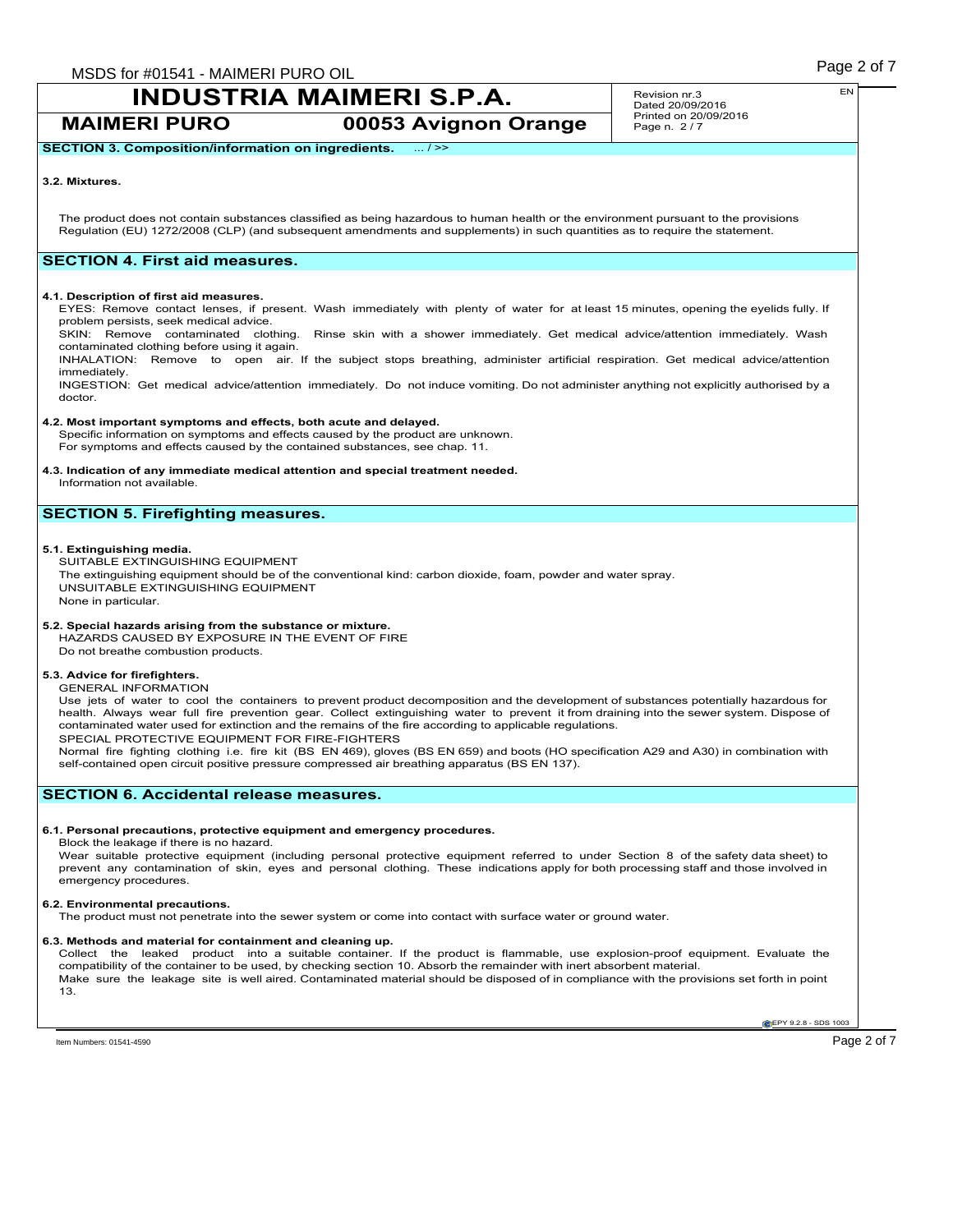**MAIMERI PURO 00053 Avignon Orange**

Revision nr.3 Dated 20/09/2016 Printed on 20/09/2016 Page n. 3/7

# **SECTION 6. Accidental release measures.** ... / >>

#### **6.4. Reference to other sections.**

Any information on personal protection and disposal is given in sections 8 and 13.

# **SECTION 7. Handling and storage.**

#### **7.1. Precautions for safe handling.**

Before handling the product, consult all the other sections of this material safety data sheet. Avoid leakage of the product into the environment. Do not eat, drink or smoke during use. Remove any contaminated clothes and personal protective equipment before entering places in which people eat.

### **7.2. Conditions for safe storage, including any incompatibilities.**

Store only in the original container. Store the containers sealed, in a well ventilated place, away from direct sunlight. Keep containers away from any incompatible materials, see section 10 for details.

### **7.3. Specific end use(s).**

Information not available.

# **SECTION 8. Exposure controls/personal protection.**

### **8.1. Control parameters.**

Information not available.

### **8.2. Exposure controls.**

Comply with the safety measures usually applied when handling chemical substances. HAND PROTECTION None required. SKIN PROTECTION None required. EYE PROTECTION None required. RESPIRATORY PROTECTION None required, unless indicated otherwise in the chemical risk assessment. ENVIRONMENTAL EXPOSURE CONTROLS. The emissions generated by manufacturing processes, including those generated by ventilation equipment, should be checked to ensure compliance with environmental standards.

### **SECTION 9. Physical and chemical properties.**

#### **9.1. Information on basic physical and chemical properties.** Appearance<br>Colour orange<br>OIL Odour OIL Odour threshold. pH. Melting point / freezing point.<br>
Initial boiling point.<br>
Not available. Initial boiling point.<br>
Boiling range.<br>
Not available. Boiling range. Not available to the set of the Not available to the Not available. Not available to the Not available. Not available to the Not available. Not available to the Not available. Not available to the Not availa Flash point.  $\begin{array}{ccc} 5 & 5 & 5 \\ 2 & 5 & 6 \\ 6 & 7 & 7 \end{array}$  Point Practice Rate Not available. Evaporation Rate<br>
Flammability of solids and gases<br>
Not available. Flammability of solids and gases Not available.<br>
Not available.<br>
Not available. Lower inflammability limit.<br>
Upper inflammability limit.<br>
Upper inflammability limit.<br>
Not available. Upper inflammability limit.<br>
Lower explosive limit.<br>
Not available. Lower explosive limit.<br>
Upper explosive limit.<br>
Upper explosive limit. Upper explosive limit.<br>
Vapour pressure.<br>
Vapour pressure.<br>
Not available. Vapour pressure.<br>
Vapour density<br>
Vapour density<br>
Vapour density Vapour density Not<br>
Relative density 0.2 Relative density.<br>Solubility INSOLUBLE, DILUTE WITH WHITE SPIRIT<br>Not available Partition coefficient: n-octanol/water Not available.<br>
Auto-ignition temperature Not available Auto-ignition temperature.<br>
Decomposition temperature<br>
Not available. Decomposition temperature. Viscosity **Not available.**

**CEPY 9.2.8 - SDS 1003** 

 $\Gamma$ ltem Numbers: 01541-4590  $\overline{\phantom{0}}$ 

EN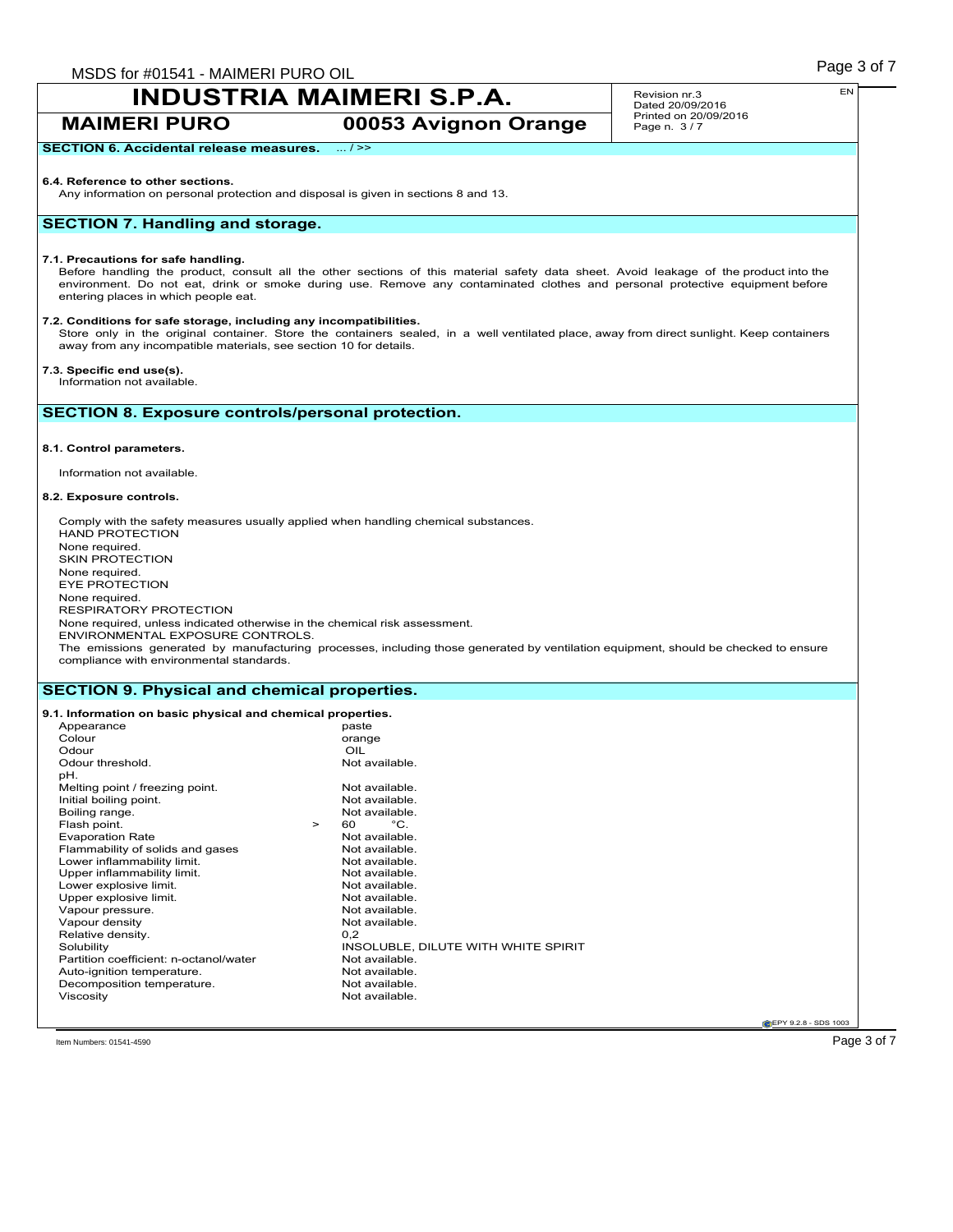| MSDS for #01541 - MAIMERI PURO OIL                                                                                                                                 |                                                                                                                                                                                      | Page 4 of 7                          |
|--------------------------------------------------------------------------------------------------------------------------------------------------------------------|--------------------------------------------------------------------------------------------------------------------------------------------------------------------------------------|--------------------------------------|
| <b>INDUSTRIA MAIMERI S.P.A.</b>                                                                                                                                    | EN<br>Revision nr.3<br>Dated 20/09/2016                                                                                                                                              |                                      |
| <b>MAIMERI PURO</b>                                                                                                                                                | 00053 Avignon Orange                                                                                                                                                                 | Printed on 20/09/2016<br>Page n. 4/7 |
| <b>SECTION 9. Physical and chemical properties.</b>                                                                                                                | $\dots/$ >>                                                                                                                                                                          |                                      |
| <b>Explosive properties</b><br>Oxidising properties<br>9.2. Other information.                                                                                     | Not available.<br>Not available.                                                                                                                                                     |                                      |
| Total solids $(250^{\circ}C / 482^{\circ}F)$<br>VOC (Directive 2010/75/EC) :<br>VOC (volatile carbon) :                                                            | 99,59 %<br>$0.41 \%$ - 4,74<br>g/litre.<br>$0.35\% - 4.01$<br>g/litre.                                                                                                               |                                      |
| <b>SECTION 10. Stability and reactivity.</b>                                                                                                                       |                                                                                                                                                                                      |                                      |
| 10.1. Reactivity.                                                                                                                                                  |                                                                                                                                                                                      |                                      |
|                                                                                                                                                                    | There are no particular risks of reaction with other substances in normal conditions of use.                                                                                         |                                      |
| 10.2. Chemical stability.                                                                                                                                          |                                                                                                                                                                                      |                                      |
| The product is stable in normal conditions of use and storage.                                                                                                     |                                                                                                                                                                                      |                                      |
| 10.3. Possibility of hazardous reactions.                                                                                                                          |                                                                                                                                                                                      |                                      |
| No hazardous reactions are foreseeable in normal conditions of use and storage.                                                                                    |                                                                                                                                                                                      |                                      |
| 10.4. Conditions to avoid.                                                                                                                                         |                                                                                                                                                                                      |                                      |
|                                                                                                                                                                    | None in particular. However the usual precautions used for chemical products should be respected.                                                                                    |                                      |
| 10.5. Incompatible materials.<br>Information not available.                                                                                                        |                                                                                                                                                                                      |                                      |
| 10.6. Hazardous decomposition products.<br>Information not available.                                                                                              |                                                                                                                                                                                      |                                      |
| <b>SECTION 11. Toxicological information.</b>                                                                                                                      |                                                                                                                                                                                      |                                      |
| 11.1. Information on toxicological effects.                                                                                                                        |                                                                                                                                                                                      |                                      |
| ACUTE TOXICITY.                                                                                                                                                    |                                                                                                                                                                                      |                                      |
| LC50 (Inhalation - vapours) of the mixture:<br>LC50 (Inhalation - mists / powders) of the mixture:<br>LD50 (Oral) of the mixture:<br>LD50 (Dermal) of the mixture: | Not classified (no significant component).<br>Not classified (no significant component).<br>Not classified (no significant component).<br>Not classified (no significant component). |                                      |
| SKIN CORROSION / IRRITATION.<br>Does not meet the classification criteria for this hazard class.                                                                   |                                                                                                                                                                                      |                                      |
| SERIOUS EYE DAMAGE / IRRITATION.<br>Does not meet the classification criteria for this hazard class.                                                               |                                                                                                                                                                                      |                                      |
| RESPIRATORY OR SKIN SENSITISATION.<br>Does not meet the classification criteria for this hazard class.                                                             |                                                                                                                                                                                      |                                      |
| <b>GERM CELL MUTAGENICITY.</b><br>Does not meet the classification criteria for this hazard class.                                                                 |                                                                                                                                                                                      |                                      |
| CARCINOGENICITY.<br>Does not meet the classification criteria for this hazard class.                                                                               |                                                                                                                                                                                      |                                      |
| REPRODUCTIVE TOXICITY.<br>Does not meet the classification criteria for this hazard class.                                                                         |                                                                                                                                                                                      |                                      |
| STOT - SINGLE EXPOSURE.<br>Does not meet the classification criteria for this hazard class.                                                                        |                                                                                                                                                                                      |                                      |
| STOT - REPEATED EXPOSURE.                                                                                                                                          |                                                                                                                                                                                      |                                      |
|                                                                                                                                                                    |                                                                                                                                                                                      | EPY 9.2.8 - SDS 1003                 |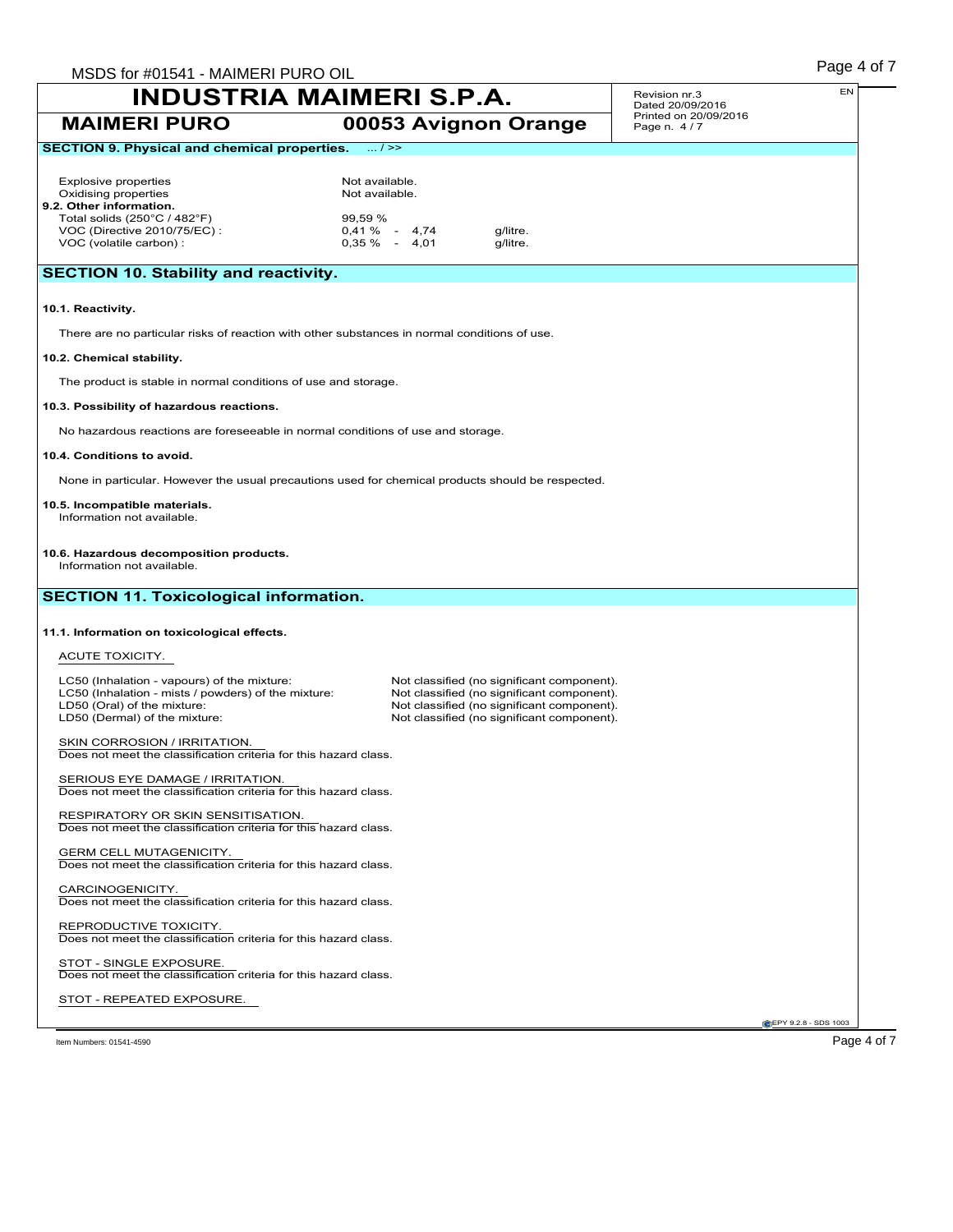Revision nr.3 Dated 20/09/2016 Printed on 20/09/2016 Page n. 5 / 7

# **MAIMERI PURO 00053 Avignon Orange**

# **SECTION 11. Toxicological information.** ... / >>

Does not meet the classification criteria for this hazard class.

### ASPIRATION HAZARD.

Does not meet the classification criteria for this hazard class.

# **SECTION 12. Ecological information.**

Use this product according to good working practices. Avoid littering. Inform the competent authorities, should the product reach waterways or contaminate soil or vegetation.

# **12.1. Toxicity.**

Information not available.

#### **12.2. Persistence and degradability.** Information not available.

**12.3. Bioaccumulative potential.** Information not available.

# **12.4. Mobility in soil.**

Information not available.

### **12.5. Results of PBT and vPvB assessment.**

On the basis of available data, the product does not contain any PBT or vPvB in percentage greater than 0,1%.

### **12.6. Other adverse effects.**

Information not available.

# **SECTION 13. Disposal considerations.**

### **13.1. Waste treatment methods.**

Reuse, when possible. Neat product residues should be considered special non-hazardous waste. Disposal must be performed through an authorised waste management firm, in compliance with national and local regulations. CONTAMINATED PACKAGING

Contaminated packaging must be recovered or disposed of in compliance with national waste management regulations.

# **SECTION 14. Transport information.**

The product is not dangerous under current provisions of the Code of International Carriage of Dangerous Goods by Road (ADR) and by Rail (RID), of the International Maritime Dangerous Goods Code (IMDG), and of the International Air Transport Association (IATA) regulations.

### **14.1. UN number.**

Not applicable.

## **14.2. UN proper shipping name.**

Not applicable.

### **14.3. Transport hazard class(es).**

Not applicable.

### **14.4. Packing group.**

Not applicable.

### **14.5. Environmental hazards.**

Not applicable.

**CEPY 9.2.8 - SDS 1003** 

EN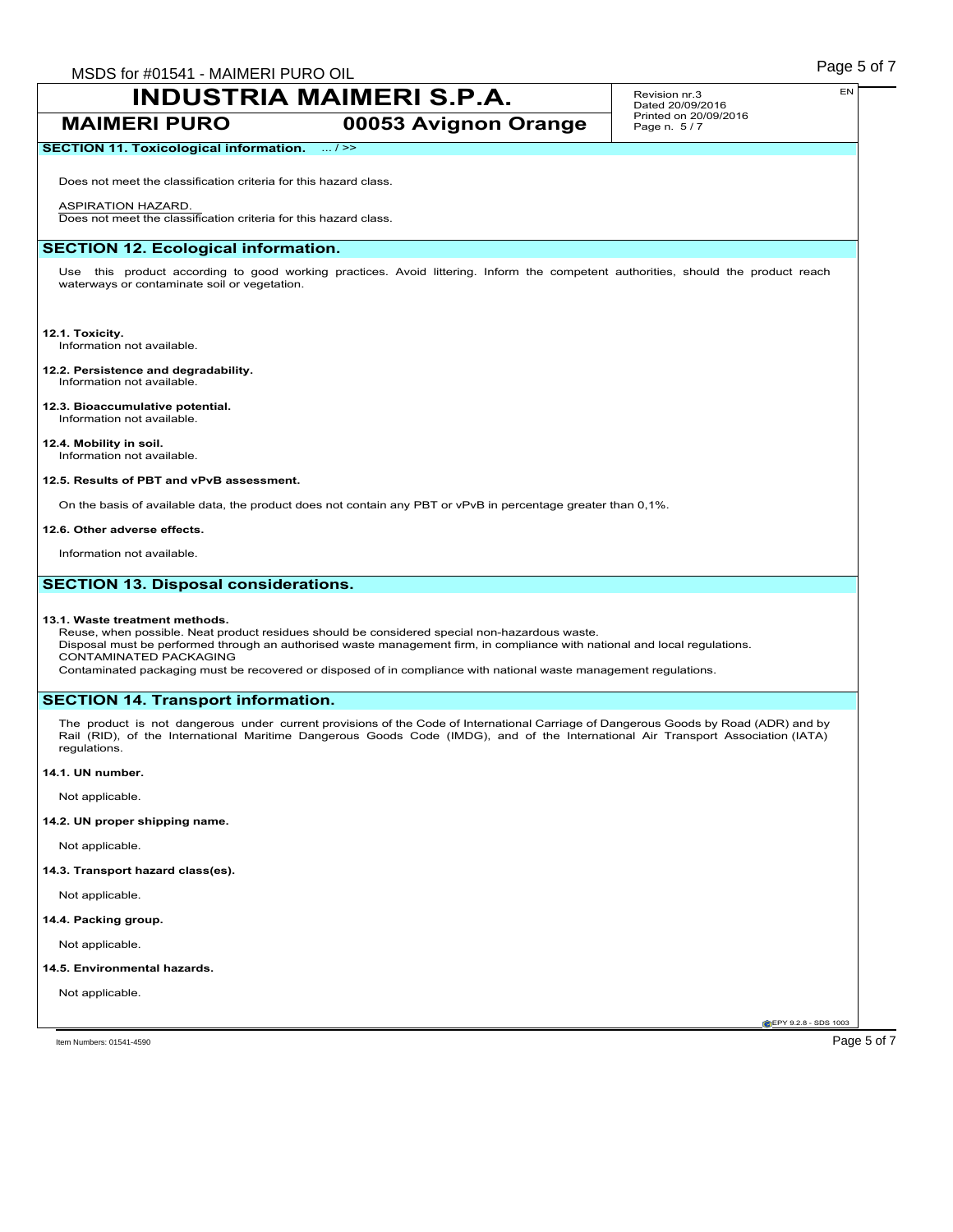| <b>INDUSTRIA MAIMERI S.P.A.</b>                                                                                     | Revision nr.3<br>Dated 20/09/2016                                                                               | EN                                   |                                |
|---------------------------------------------------------------------------------------------------------------------|-----------------------------------------------------------------------------------------------------------------|--------------------------------------|--------------------------------|
| <b>MAIMERI PURO</b>                                                                                                 | 00053 Avignon Orange                                                                                            | Printed on 20/09/2016<br>Page n. 6/7 |                                |
| <b>SECTION 14. Transport information.</b> / >>                                                                      |                                                                                                                 |                                      |                                |
| 14.6. Special precautions for user.                                                                                 |                                                                                                                 |                                      |                                |
| Not applicable.                                                                                                     |                                                                                                                 |                                      |                                |
| 14.7. Transport in bulk according to Annex II of Marpol and the IBC Code.                                           |                                                                                                                 |                                      |                                |
| Information not relevant.                                                                                           |                                                                                                                 |                                      |                                |
| <b>SECTION 15. Regulatory information.</b>                                                                          |                                                                                                                 |                                      |                                |
|                                                                                                                     | 15.1. Safety, health and environmental regulations/legislation specific for the substance or mixture.           |                                      |                                |
| Seveso Category - Directive 2012/18/EC:                                                                             | None.                                                                                                           |                                      |                                |
| None.                                                                                                               | Restrictions relating to the product or contained substances pursuant to Annex XVII to EC Regulation 1907/2006. |                                      |                                |
| Substances in Candidate List (Art. 59 REACH).                                                                       | On the basis of available data, the product does not contain any SVHC in percentage greater than 0,1%.          |                                      |                                |
| Substances subject to authorisarion (Annex XIV REACH).<br>None.                                                     |                                                                                                                 |                                      |                                |
| Substances subject to exportation reporting pursuant to (EC) Reg. 649/2012:<br>None.                                |                                                                                                                 |                                      |                                |
| Substances subject to the Rotterdam Convention:<br>None.                                                            |                                                                                                                 |                                      |                                |
| Substances subject to the Stockholm Convention:<br>None.                                                            |                                                                                                                 |                                      |                                |
| Healthcare controls.<br>Information not available.                                                                  |                                                                                                                 |                                      |                                |
| 15.2. Chemical safety assessment.                                                                                   |                                                                                                                 |                                      |                                |
|                                                                                                                     | No chemical safety assessment has been processed for the mixture and the substances it contains.                |                                      |                                |
| <b>SECTION 16. Other information.</b>                                                                               |                                                                                                                 |                                      |                                |
| LEGEND:                                                                                                             |                                                                                                                 |                                      |                                |
| - ADR: European Agreement concerning the carriage of Dangerous goods by Road                                        |                                                                                                                 |                                      |                                |
| - CAS NUMBER: Chemical Abstract Service Number<br>- CE50: Effective concentration (required to induce a 50% effect) |                                                                                                                 |                                      |                                |
| - CE NUMBER: Identifier in ESIS (European archive of existing substances)                                           |                                                                                                                 |                                      |                                |
| - CLP: EC Regulation 1272/2008<br>- DNEL: Derived No Effect Level                                                   |                                                                                                                 |                                      |                                |
| - EmS: Emergency Schedule                                                                                           |                                                                                                                 |                                      |                                |
| - GHS: Globally Harmonized System of classification and labeling of chemicals                                       |                                                                                                                 |                                      |                                |
| - IATA DGR: International Air Transport Association Dangerous Goods Regulation                                      |                                                                                                                 |                                      |                                |
| - IC50: Immobilization Concentration 50%                                                                            |                                                                                                                 |                                      |                                |
| - IMDG: International Maritime Code for dangerous goods<br>- IMO: International Maritime Organization               |                                                                                                                 |                                      |                                |
| - INDEX NUMBER: Identifier in Annex VI of CLP                                                                       |                                                                                                                 |                                      |                                |
| - LC50: Lethal Concentration 50%                                                                                    |                                                                                                                 |                                      |                                |
| - LD50: Lethal dose 50%                                                                                             |                                                                                                                 |                                      |                                |
| - OEL: Occupational Exposure Level                                                                                  |                                                                                                                 |                                      |                                |
| - PBT: Persistent bioaccumulative and toxic as REACH Regulation                                                     |                                                                                                                 |                                      |                                |
| - PEC: Predicted environmental Concentration<br>- PEL: Predicted exposure level                                     |                                                                                                                 |                                      |                                |
| - PNEC: Predicted no effect concentration                                                                           |                                                                                                                 |                                      |                                |
|                                                                                                                     |                                                                                                                 |                                      | <b>C</b> IEPY 9.2.8 - SDS 1003 |
| Item Numbers: 01541-4590                                                                                            |                                                                                                                 |                                      | Page 6 of 7                    |
|                                                                                                                     |                                                                                                                 |                                      |                                |